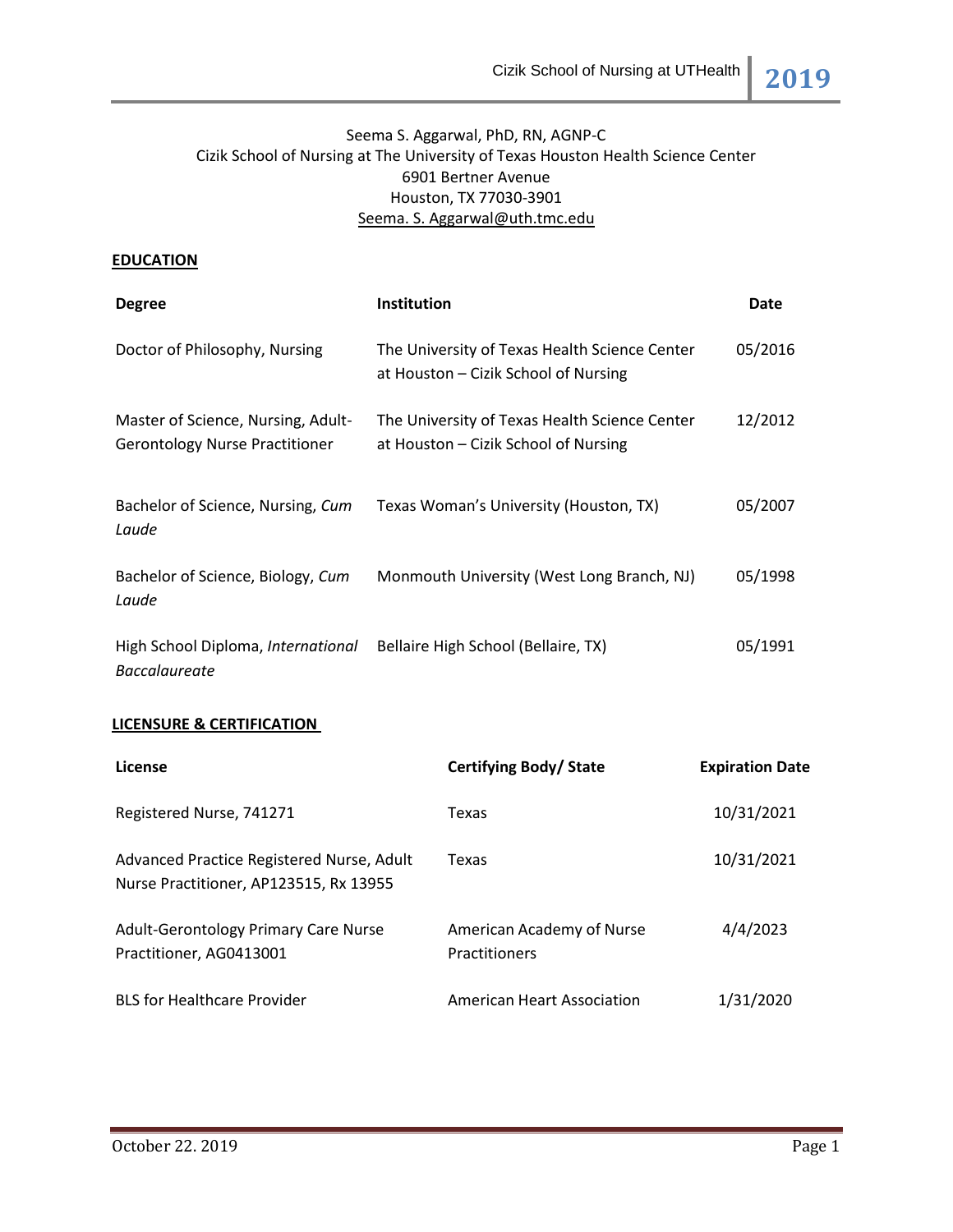# **PROFESSIONAL EXPERIENCE**

| Institution                                                                                            | <b>Position Title</b>                                                         | <b>Inclusive Dates</b> |
|--------------------------------------------------------------------------------------------------------|-------------------------------------------------------------------------------|------------------------|
| JAMM Consulting, Inc.                                                                                  | Computer Programmer (Sun JAVA® language)                                      | 1998-2005              |
| <b>MD Anderson Hospital</b>                                                                            | <b>Student Nurse Externship</b>                                               | 2006                   |
| St. Luke's Episcopal Hospital                                                                          | Registered Nurse- Staff Nurse                                                 | 2007-2008              |
| Houston Independent School<br><b>District</b>                                                          | Registered Nurse-School Nurse                                                 | 2008-2011              |
| UT Physicians, Department of<br>Orthopedic Surgery, Concussion<br>Clinic                               | Nurse Practitioner (Volunteer)                                                | 2013-Present           |
| The University of Texas Houston<br>Health Science Center- Cizik School<br>of Nursing, Graduate Studies | Assistant Professor of Nursing-Clinical                                       | 2016-2019              |
| The University of Texas Houston<br>Health Science Center- Cizik School<br>of Nursing                   | Adult Gerontology Primary Care Nurse<br><b>Practitioner Track Coordinator</b> | 2018-Present           |
| The University of Texas Houston<br>Health Science Center- Cizik School<br>of Nursing, Research         | <b>Assistant Professor</b>                                                    | 2019-Present           |
| <b>HONORS &amp; AWARDS</b>                                                                             |                                                                               |                        |
| Beta Beta Beta Biology Honor<br>Society                                                                | Monmouth University                                                           | 1998                   |
| <b>Biology Research Intern Service</b><br>Award                                                        | Monmouth University                                                           | 1998                   |
| Redbud Award Outstanding Mentor Texas Woman's University<br>Award                                      |                                                                               | 2007                   |
| Houston Chronicle's Top 5 Nursing<br>Students                                                          | <b>Texas Woman's University</b>                                               | 2007                   |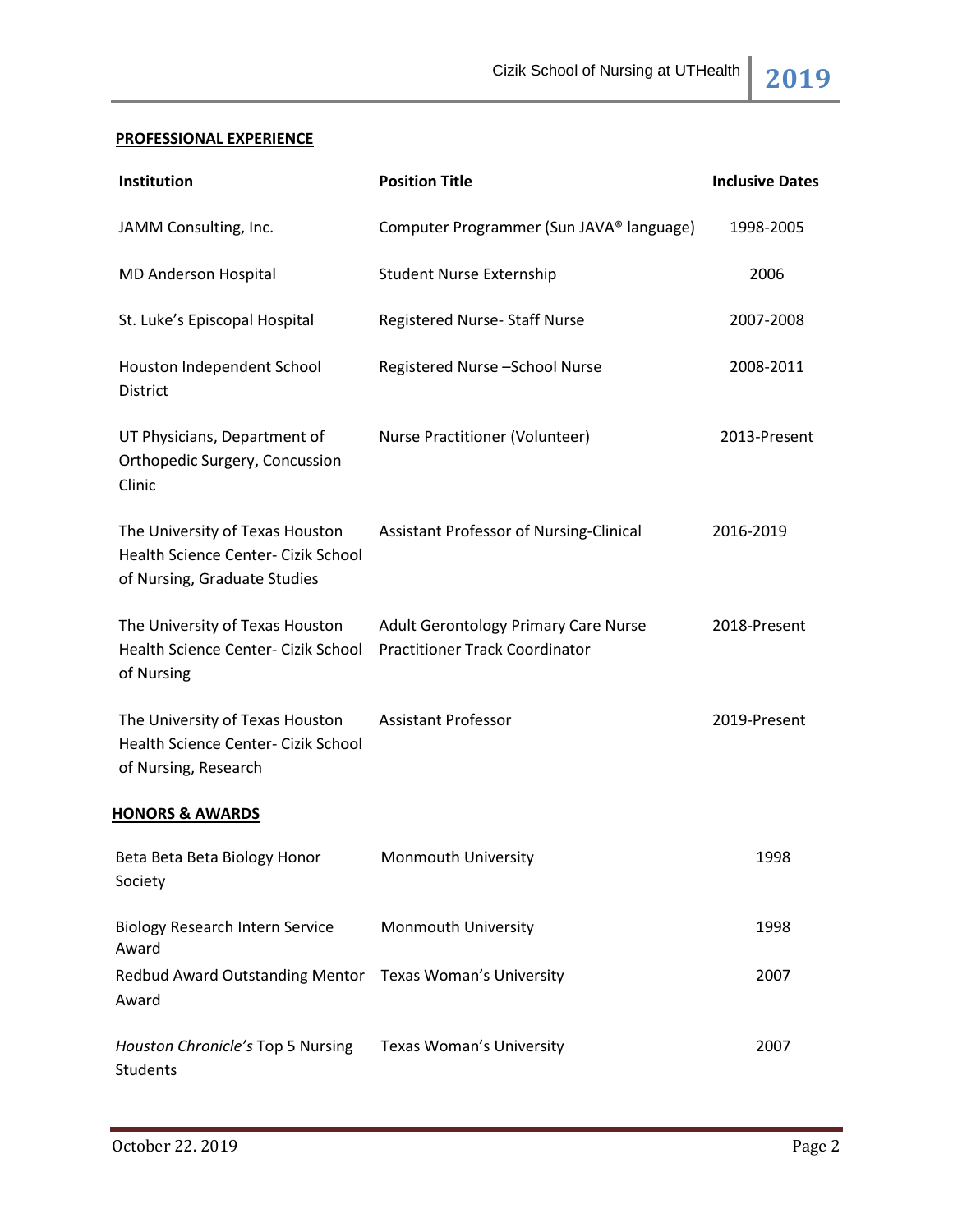| Sigma Theta Tau Nursing Honor<br>Society                  | <b>Texas Woman's University</b>                                                | 2007                |
|-----------------------------------------------------------|--------------------------------------------------------------------------------|---------------------|
| MSN Faculty Award of Excellence<br>Award                  | University of Texas Houston Health Science<br>Center – Cizik School of Nursing | 2012                |
| <b>Outstanding Nurse Practitioner</b><br>Award            | University of Texas Houston Health Science<br>Center – Cizik School of Nursing | 2012                |
| <b>PhD Accelerated Scholar</b>                            | Houston Rodeo & Livestock Scholar                                              | 2013-2016           |
| PhD Faculty Award of Excellence<br>Award                  | University of Texas Houston Health Science<br>Center – Cizik School of Nursing | 2016                |
| Nominee for McGovern Teaching<br>Award – Graduate Studies | University of Texas Houston Health Science<br>Center – Cizik School of Nursing | 2017, 2018,<br>2019 |

#### **PUBLICATIONS**

### **Peer Reviewed Publications**

- Aggarwal, S. S., Ott, S. D., Padhye, N. S., Meininger, J. C., & Armstrong, T. S. (2019). Clinical and demographic predictors of concussion resolution in adolescents: A retrospective study. *Appl Neuropsychol Child, 8*(1), 50-60. doi:10.1080/21622965.2017.1381099
- Aggarwal, S. S., Ott, S. D., Padhye, N. S., Schultz, P.S. (In review). Sex, race, ADHD, and prior concussions as predictors of concussive recovery in adolescents. *Brain Injury*.

#### **Peer Reviewed Abstracts**

- Aggarwal, S. S., Ott, S. D., Padhye, N. S., Meininger, J. C., & Armstrong, T. S. (2017). Predictors of concussive recovery in adolescents: The influence of race and gender [Abstract]. *Medicine and Science in Sports and Exercise, 49*(5S), 528. doi:10.1249/01.mss.0000518358.76009.18
- Aggarwal, S. S., Ott, S. D., & Padhye, N. S. (2018). Concussion recovery in adolescents: The influence of race and sex on neurocognition [Abstract]. *Medicine and Science in Sports and Exercise, 50*(5S), 109. doi:10.1249/01.mss.0000535442.54260.ce

## **PRESENTATIONS**

Aggarwal, S. Sherman, K., Carolan, O., Hutchins, R., and Rhoads, D. E. (1998, May). *Glutathione-Binding Proteins and Chemoreception in Cnidarians*. Paper presented at the meeting of the New Jersey Academy of Science.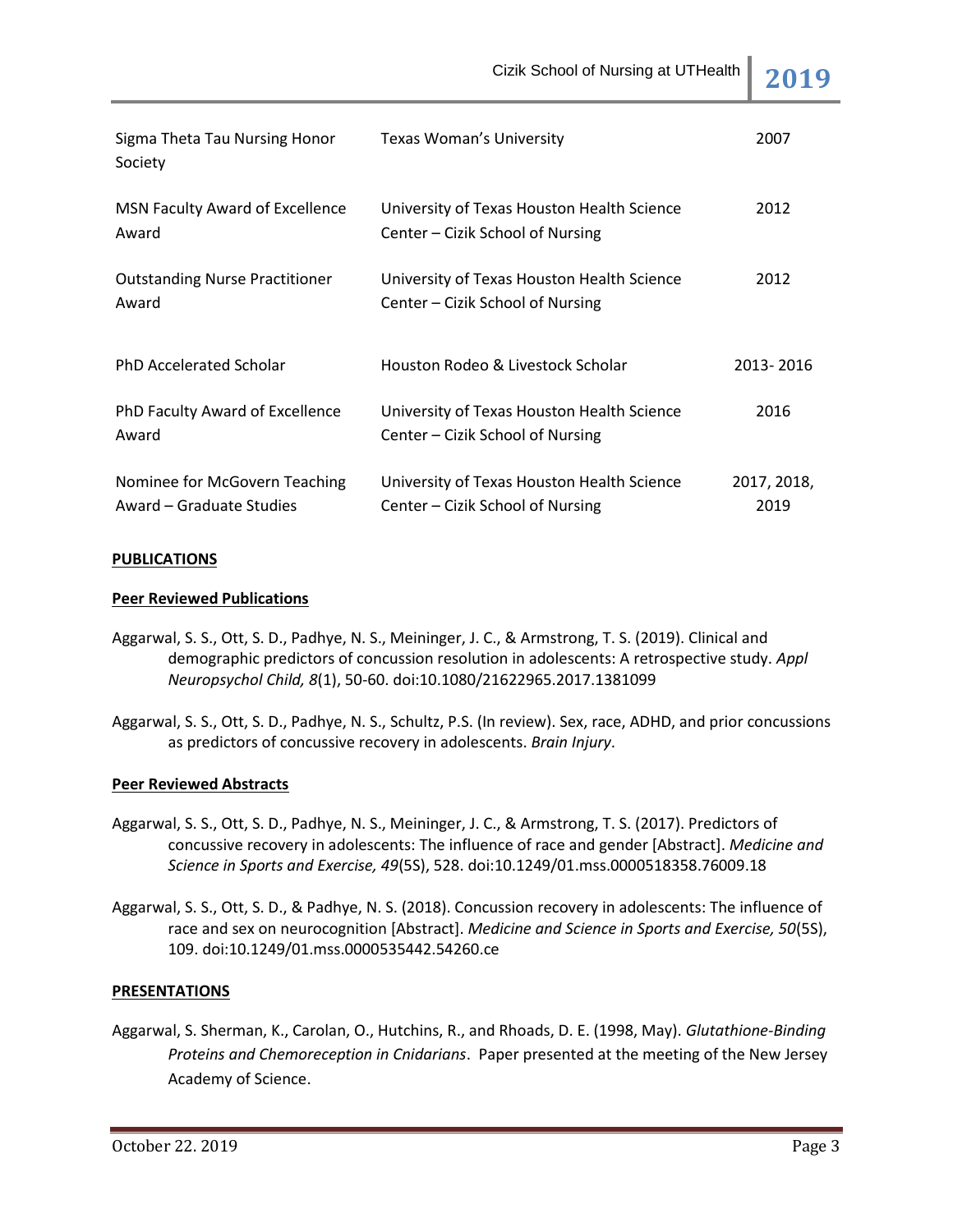- Aggarwal, S*.*, Gomez, M., & Reynolds, R.B. (2014, April). *Glioblastoma Multiforme Survival Analysis*, Poster session presented at The University of Texas Houston Health Science Center School of Nursing, Houston, TX.
- Aggarwal, S. (2015, February). *Framework of Concussive Vulnerability*. Poster session presented at the annual meeting of the Southern Nursing Research Society, Tampa, FL.
- Aggarwal, S. (2016, April). *Clinical and Demographic Predictors of Concussion Recovery in Adolescents: A Retrospective Study.* Poster session presented at the meeting of the Sport Neuropsychology Society's 4th Sport Concussion Symposium, Houston, TX.
- Aggarwal, S. (2017, June). *Predictors of concussive recovery in adolescents: The influence of race and gender*. Paper presented at the meeting of the American College of Sports Medicine 64th Annual Meeting, 8<sup>th</sup> World Congress on the Basic Science of Exercise and the Brain, Denver, CO.
- Aggarwal, S. (2018, June). *Concussive recovery in adolescents: The influence of race and sex on neurocognition*. Paper presented at the meeting of the American College of Sports Medicine 65th Annual Meeting, 9<sup>th</sup> World Congress on the Basic Science of Exercise and the Brain, Minneapolis, MI.
- Aggarwal, S. (2019, March). *Treatment Algorithm for Managing Concussions.* Paper presented at the meeting of the American Association of Neuroscience Nurses 51st Annual Education Meeting, Denver, CO.
- Aggarwal, S. (2019, October 12). *The Evaluation and Management of Common Sports Head and Neck Injuries*. Paper presented at the meeting of the North Harris Montgomery Advanced Practice Nurse Society 2<sup>nd</sup> Annual Meeting, Houston, TX.

## **GRANTS**

**PROFESSIONAL SERVICE**

Aggarwal, S. (2019). The influence of menstrual cycle on hippocampal volume and diffusivity. Dean's Research Award. UT Cizik School of Nursing.

| <b>Editorial Boards/Panels</b>                    |               |              |
|---------------------------------------------------|---------------|--------------|
| <b>Nursing Science</b>                            | Peer Reviewer | 2017-Present |
| <b>Professional Memberships</b>                   |               |              |
| American Academy of Nurse<br>Practitioners (AANP) | Member        | 2013-Present |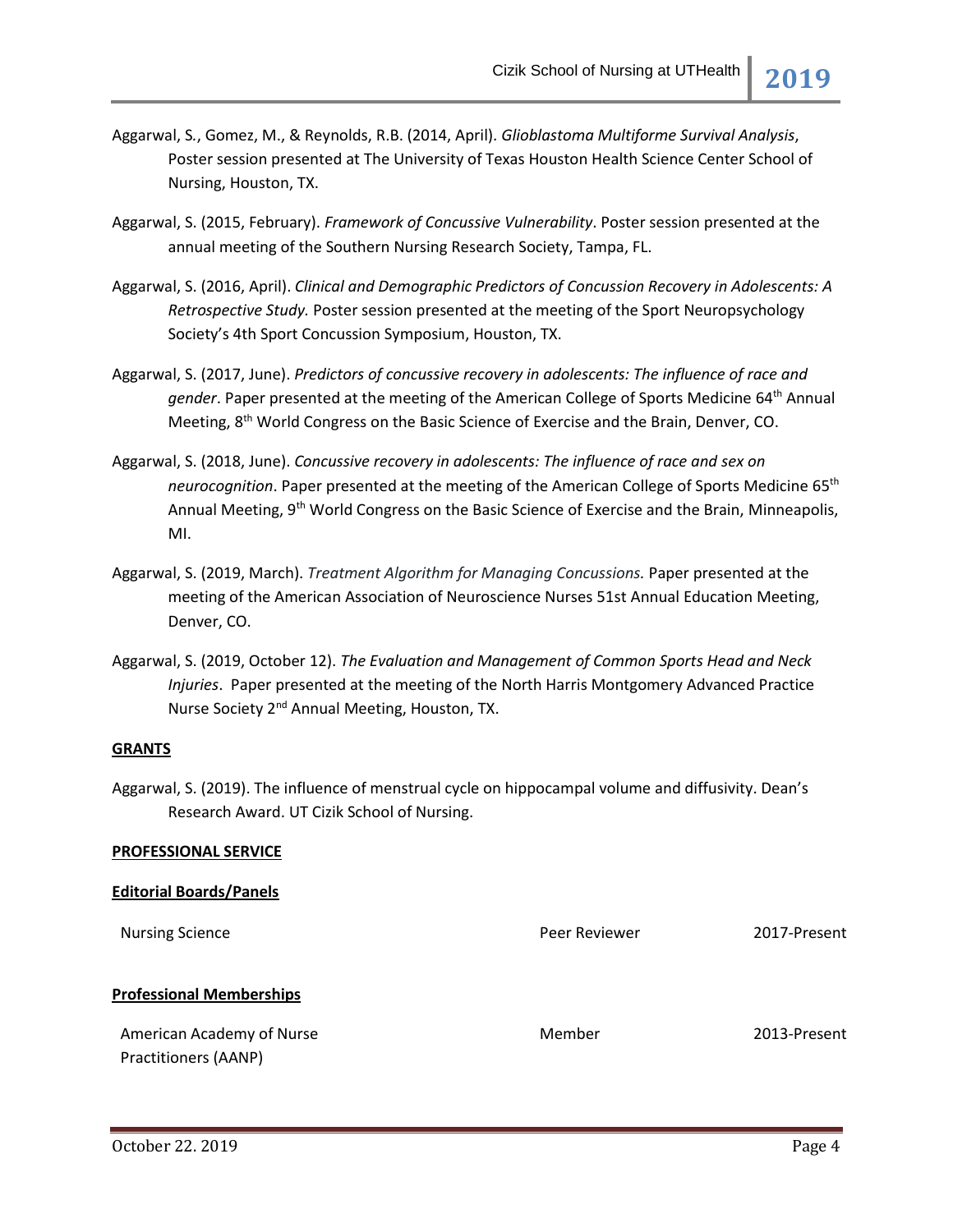Cizik School of Nursing at UTHealth **2019** American Association of Neuroscience Nurses (AANN) Member 2012-Present American Academy of Neurology (AAN) Member 2014-Present American College of Sports Medicine (ACSM) Member 2014-Present Houston Area Nurse Practitioners (HANP) Member 2013-Present National Organization of Nurse Practitioner Faculties (NONPF) Member 2018-Present Sigma Theta Tau International Member 2007-Present Southern Nursing Research Society (SNRS) Member 2013-Present **Institutional Service Institution Committee Role Inclusive Dates** University of Texas Houston Health Science Center Concussion Research Center Faculty Member 2017-Present University of Texas Houston Health Science Center Consortium on Aging Member 2016-Present

| University of Texas Houston<br>Health Science Center – Cizik<br>School of Nursing        | UTHealth Telehealth<br>Initiative         | Co-Chair Education<br>Committee | 2018-Present |
|------------------------------------------------------------------------------------------|-------------------------------------------|---------------------------------|--------------|
| University of Texas Houston<br>Health Science Center – Cizik<br><b>School of Nursing</b> | Aging in Place Initiative                 | Member                          | 2018-Present |
| University of Texas Houston<br>Health Science Center – Cizik<br>School of Nursing        | <b>BSN to DNP Curriculum</b><br>Committee | Member                          | 2018-Present |